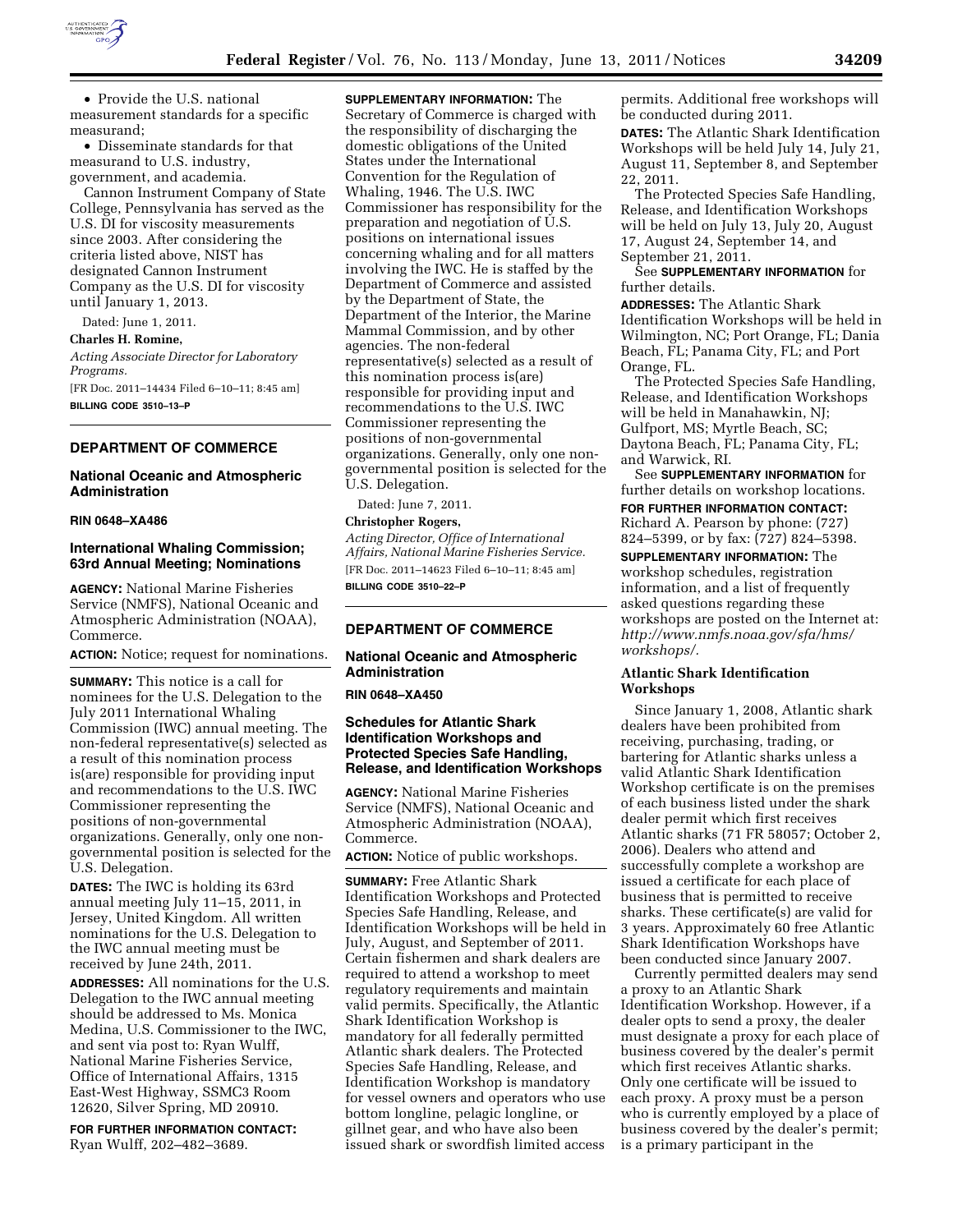identification, weighing, and/or first receipt of fish as they are offloaded from a vessel; and who fills out dealer reports. Atlantic shark dealers are prohibited from renewing a Federal shark dealer permit unless a valid Atlantic Shark Identification Workshop certificate for each business location which first receives Atlantic sharks has been submitted with the permit renewal application. Additionally, trucks or other conveyances which are extensions of a dealer's place of business must possess a copy of a valid dealer or proxy Atlantic Shark Identification Workshop certificate.

#### *Workshop Dates, Times, and Locations*

1. July 14, 2011, 12 p.m.–4 p.m., Comfort Inn University, 151 South College Road, Wilmington, NC 28403.

2. July 21, 2011, 12 p.m.–4 p.m., LaQuinta Inn & Suites, 1791 Dunlawton Avenue, Port Orange, FL 32127.

3. August 11, 2011, 12 p.m.–4 p.m., Nova Southeastern Oceanographic Center, Modular Classroom 1, 8000 North Ocean Drive, Dania Beach, FL 33004.

4. September 8, 2011, 12 p.m.–4 p.m., National Marine Fisheries Service Laboratory, 3500 Delwood Beach Road, Panama City, FL 32408.

5. September 22, 2011, 12 p.m.–4 p.m., La Quinta Inn & Suites, 1791 Dunlawton Avenue, Port Orange, FL 32127.

#### *Registration*

To register for a scheduled Atlantic Shark Identification Workshop, please contact Eric Sander at *[esander@peoplepc.com](mailto:esander@peoplepc.com)* or at (386) 852– 8588.

#### *Registration Materials*

To ensure that workshop certificates are linked to the correct permits, participants will need to bring specific items to the workshop:

• Atlantic shark dealer permit holders must bring proof that the attendee is an owner or agent of the business (such as articles of incorporation), a copy of the applicable permit, and proof of identification.

• Atlantic shark dealer proxies must bring documentation from the permitted dealer acknowledging that the proxy is attending the workshop on behalf of the permitted Atlantic shark dealer for a specific business location, a copy of the appropriate valid permit, and proof of identification.

#### *Workshop Objectives*

The Atlantic Shark Identification Workshops are designed to reduce the number of unknown and improperly

identified sharks reported in the dealer reporting form and increase the accuracy of species-specific dealerreported information. Reducing the number of unknown and improperly identified sharks will improve quota monitoring and the data used in stock assessments. These workshops will train shark dealer permit holders or their proxies to properly identify Atlantic shark carcasses.

## **Protected Species Safe Handling, Release, and Identification Workshops**

Since January 1, 2007, shark limitedaccess and swordfish limited-access permit holders who fish with longline or gillnet gear have been required to submit a copy of their Protected Species Safe Handling, Release, and Identification Workshop certificate in order to renew either permit (71 FR 58057; October 2, 2006). These certificate(s) are valid for 3 years. As such, vessel owners who have not already attended a workshop and received a NMFS certificate, or vessel owners whose certificate(s) will expire prior to the next permit renewal, must attend a workshop to fish with, or renew, their swordfish and shark limited-access permits. Additionally, new shark and swordfish limited-access permit applicants who intend to fish with longline or gillnet gear must attend a Protected Species Safe Handling, Release, and Identification Workshop and submit a copy of their workshop certificate before either of the permits will be issued. Approximately 112 free Protected Species Safe Handling, Release, and Identification Workshops have been conducted since 2006.

In addition to certifying vessel owners, at least one operator on board vessels issued a limited-access swordfish or shark permit that uses longline or gillnet gear is required to attend a Protected Species Safe Handling, Release, and Identification Workshop and receive a certificate. Vessels that have been issued a limitedaccess swordfish or shark permit and that use longline or gillnet gear may not fish unless both the vessel owner and operator have valid workshop certificates onboard at all times. These certificate(s) are valid for 3 years. As such, vessel operators who have not already attended a workshop and received a NMFS certificate, or vessel operators whose certificate(s) will expire prior to their next fishing trip, must attend a workshop to operate a vessel with swordfish and shark limited-access permits that uses with longline or gillnet gear.

### *Workshop Dates, Times, and Locations*

1. July 13, 2011, 9 a.m.–5 p.m., Holiday Inn, 151 Route 72 East, Manahawkin, NJ 08050.

2. July 20, 2011, 9 a.m.–5 p.m., Holiday Inn, 9515 Highway 49,

Gulfport, MS 39503.

3. August 17, 2011, 9 a.m.–5 p.m., Embassy Suites, 9800 Queensway Boulevard, Myrtle Beach, SC 29572.

4. August 24, 2011, 9 a.m.–5 p.m., Holiday Inn, 137 Automall Circle, Daytona Beach, FL 32124.

5. September 14, 2011, 9 a.m.–5 p.m., Holiday Inn Select, 2001 Cove

Boulevard, Panama City, FL 32405. 6. September 21, 2011, 9 a.m.–5 p.m., Hilton Garden Inn, 1 Thurber Street, Warwick, RI 02886.

### *Registration*

To register for a scheduled Protected Species Safe Handling, Release, and Identification Workshop, please contact Angler Conservation Education at (386) 682–0158.

#### *Registration Materials*

To ensure that workshop certificates are linked to the correct permits, participants will need to bring specific items with them to the workshop:

• Individual vessel owners must bring a copy of the appropriate swordfish and/or shark permit(s), a copy of the vessel registration or documentation, and proof of identification.

• Representatives of a business owned or co-owned vessel must bring proof that the individual is an agent of the business (such as articles of incorporation), a copy of the applicable swordfish and/or shark permit(s), and proof of identification.

• Vessel operators must bring proof of identification.

# *Workshop Objectives*

The Protected Species Safe Handling, Release, and Identification Workshops are designed to teach longline and gillnet fishermen the required techniques for the safe handling and release of entangled and/or hooked protected species, such as sea turtles, marine mammals, and smalltooth sawfish. In an effort to improve reporting, the proper identification of protected species will also be taught at these workshops. Additionally, individuals attending these workshops will gain a better understanding of the requirements for participating in these fisheries. The overall goal of these workshops is to provide participants with the skills needed to reduce the mortality of protected species, which